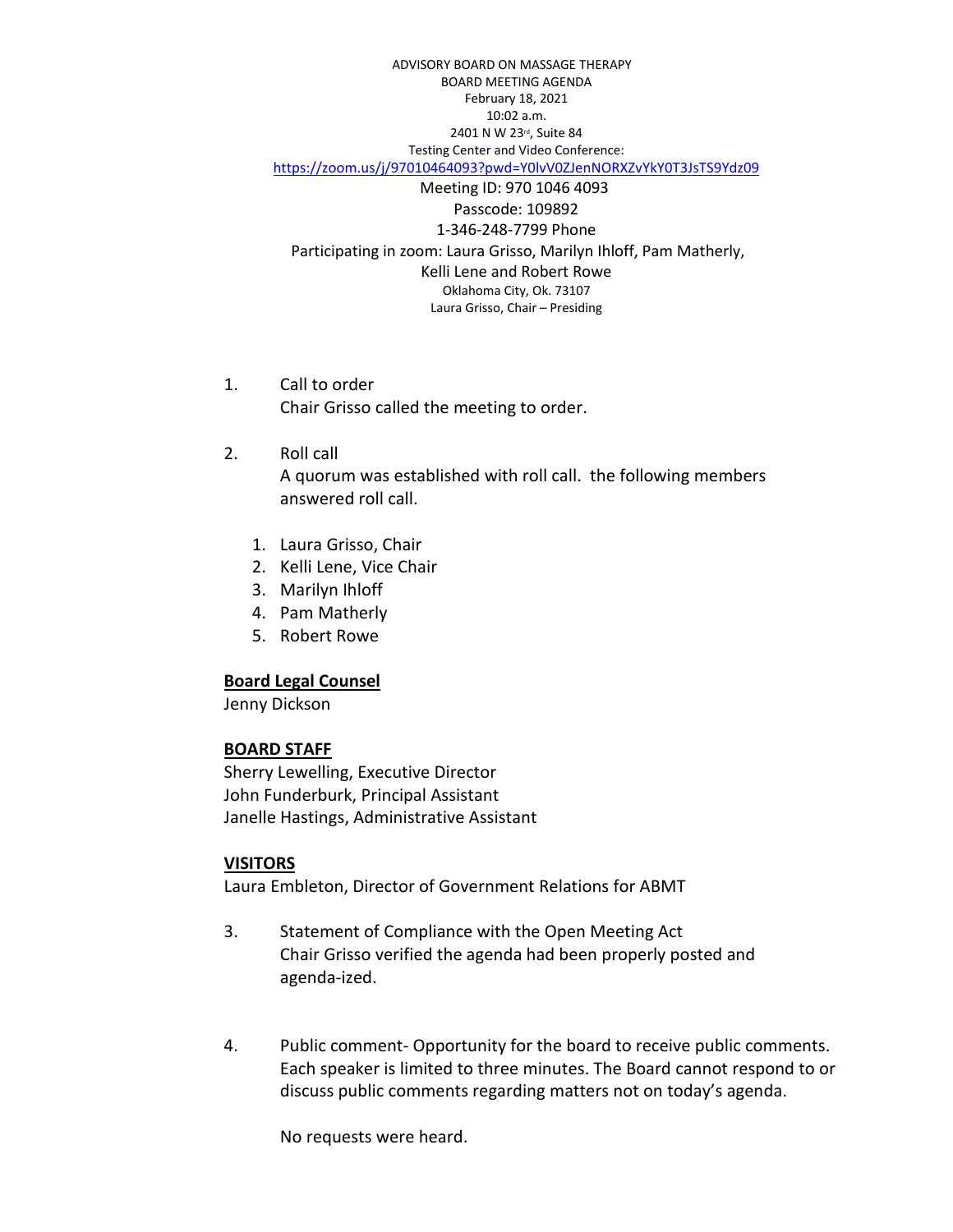# 5. Director's Report – Sherry G. Lewelling New Hire

Ms. Lewelling announced a new hire for the Massage Therapy department and expressed hope that the license department can get caught up.

## 6. FAQ Website Committee update – Sherry G. Lewelling

Ms. Lewelling said she and LauriAnn LA Gillette had been working on this as time allows, but she (Ms. Lewelling) had been so busy with meetings at the capitol with sunset review and our cosmetology bill that was presented in committee. Ms Lewelling acknowledged that this was on her as LA had put some things together and apologized to members that she had not had time to go over it completely.

## 7. Legislative update – Laura Grisso

There are two bills out there that relate to MT. the first is HB 1652 humpries, submitted by the board with some amendments, has had it's first reading and assigned to business, commerce and tourism committee after which it will go to appropriations.

SB 750 senator weaver or weber? , this is the bill that would move MT out of cosmo to dentistry would reopen grandfather it changes the composition of the board a little bit. Would include law enforcement, also fees would be different, but much would remain the same as it is now. Has had first reading and assigned to business commerce and tourism, then on to appropriations.

Sherry spoke with Susan Rogers director of the dental board, about SB 750, and had a healthy discussion, she is neutral and didn't seem to think it would get a lot of traction.